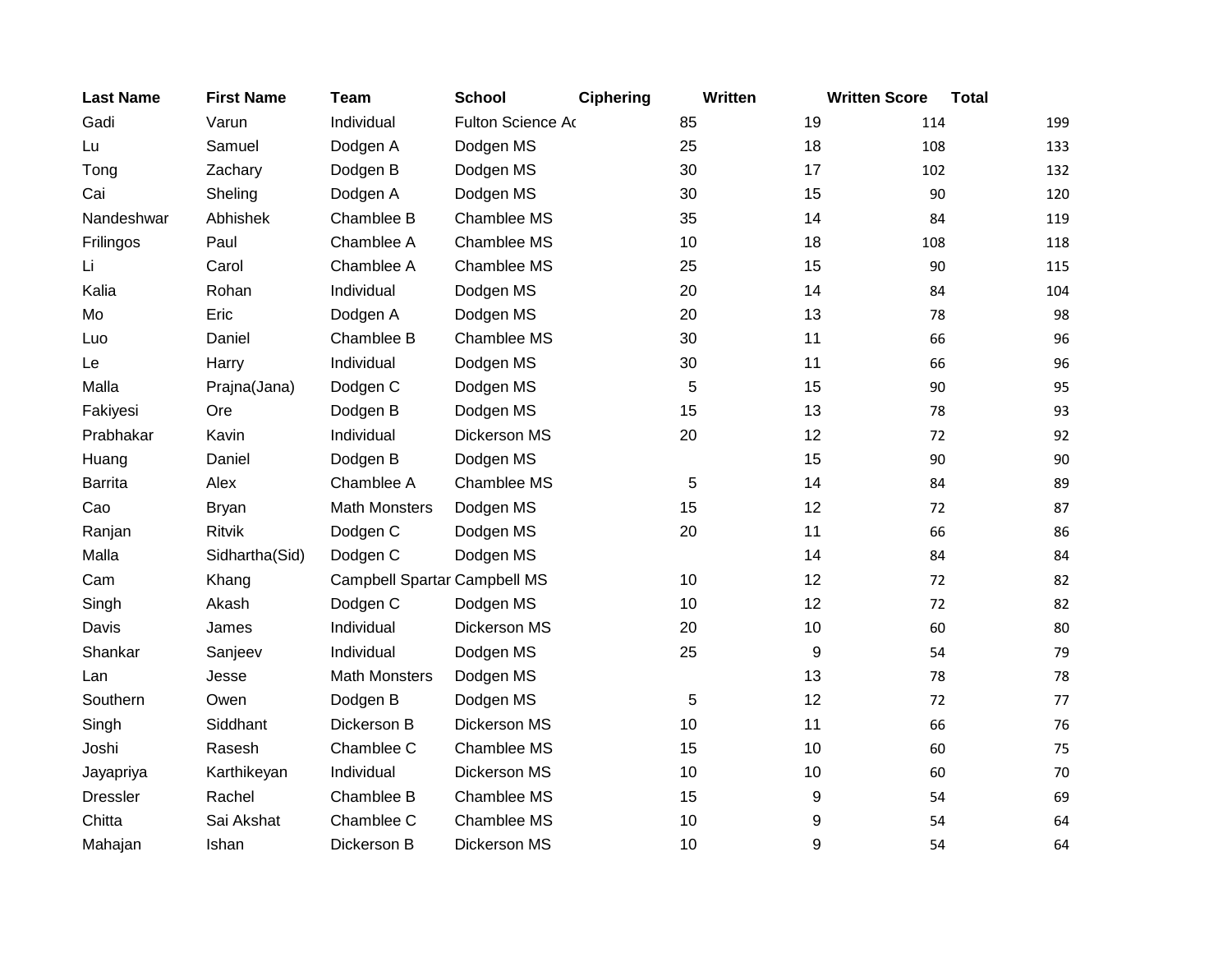| Wen               | Aedan           | Dodgen A                            | Dodgen MS    | 10 | 9              | 54 | 64 |
|-------------------|-----------------|-------------------------------------|--------------|----|----------------|----|----|
| Srinivasan        | Varsha          | Individual                          | Dickerson MS | 10 | 9              | 54 | 64 |
| Mehru             | Dhruvpal        | Dickerson B                         | Dickerson MS |    | 10             | 60 | 60 |
| Cotter            | Shae            | Chamblee C                          | Chamblee MS  | 15 | $\overline{7}$ | 42 | 57 |
| Huang             | Selina          | <b>Math Monsters</b>                | Dodgen MS    | 20 | 6              | 36 | 56 |
| Bharadwaja        | <b>Bhavitha</b> | Chamblee B                          | Chamblee MS  | 5  | 8              | 48 | 53 |
| Kar               | Adwitiya        | Chamblee C                          | Chamblee MS  |    | 8              | 48 | 48 |
| Jain              | Preshna         | Dickerson A                         | Dickerson MS |    | 8              | 48 | 48 |
| Vijay             | Vibha           | Dickerson A                         | Dickerson MS | 5  | 7              | 42 | 47 |
| Rich III          | John            | <b>Campbell Spartar Campbell MS</b> |              | 10 | 6              | 36 | 46 |
| Pawar             | Ayush           | Dickerson A                         | Dickerson MS |    | 7              | 42 | 42 |
| Pannela           | Vishwakteju     | Dickerson B                         | Dickerson MS |    | 7              | 42 | 42 |
| Levine            | SaraAnn         | <b>Campbell Spartar Campbell MS</b> |              | 5  | 6              | 36 | 41 |
| Seegars           | Henry           | Chamblee A                          | Chamblee MS  | 30 | 11             | 11 | 41 |
| <b>CHANNAVONG</b> | <b>ROSS</b>     | Individual                          | Dickerson MS | 10 | 5              | 30 | 40 |
| Sunkari           | Ananya          | Dickerson A                         | Dickerson MS | 5  | 4              | 24 | 29 |
| Wang              | Jessica         | <b>Math Monsters</b>                | Dodgen MS    | 5  | 4              | 24 | 29 |
| Levine            | Rachel          | <b>Campbell Spartar Campbell MS</b> |              | 10 | 3              | 18 | 28 |
|                   |                 |                                     |              |    |                | 6  | 6  |